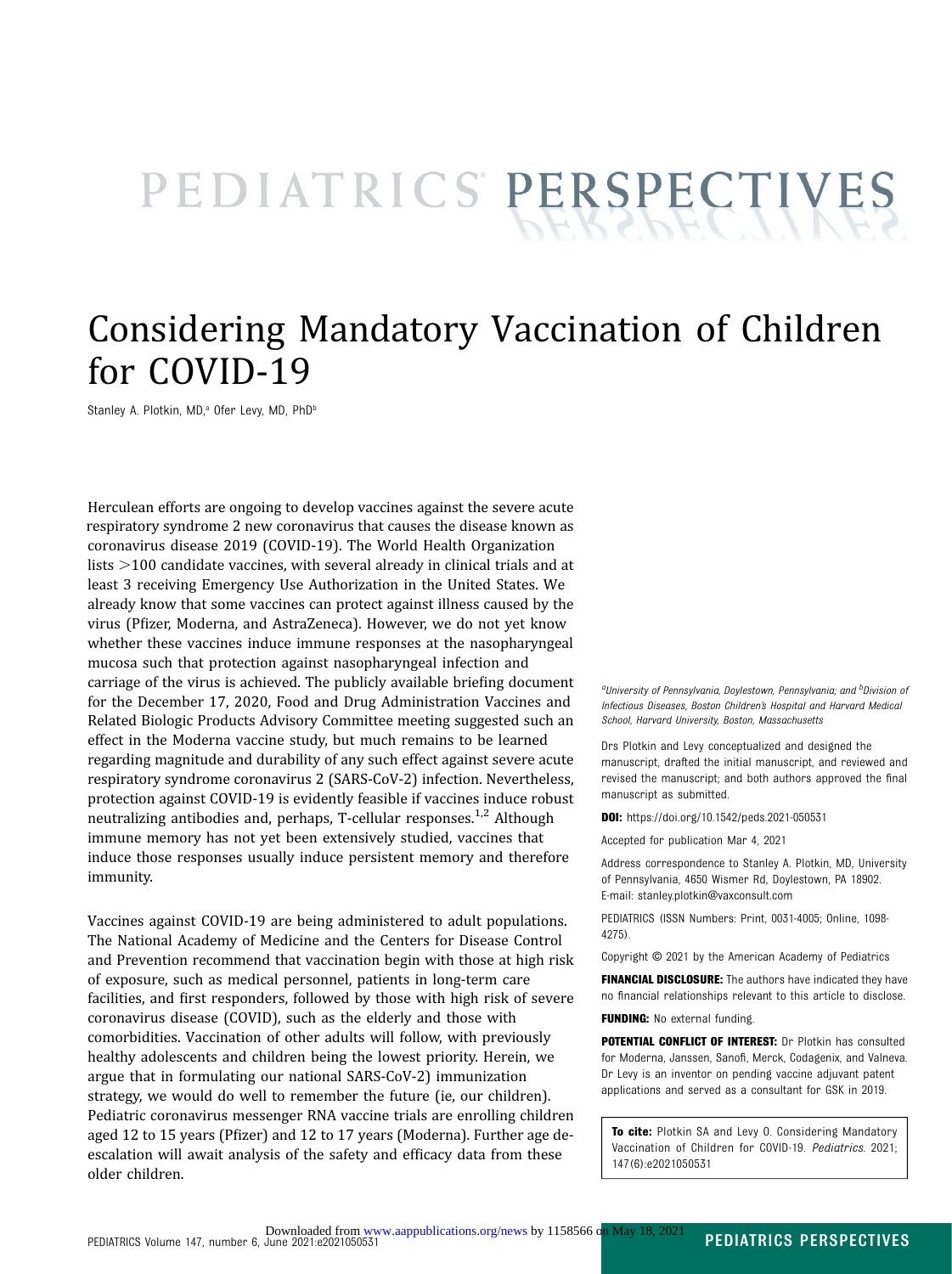Although widespread adult vaccination has a good chance of controlling the epidemic and reducing risk of infection, there will be persistent COVID-19, for at least two reasons. First, eradication would entail prevention of replication in the nasopharynx. Live attenuated vaccines are capable of inducing mucosal responses, as is the case with vaccines such as measles, rubella, and oral polio, but nonlive vaccines like inactivated polio and influenza often do not.[3](#page-2-0) Much will therefore depend on the ability of a COVID-19 vaccine to induce antibodies locally or systemically that mobilize to the mucosae. Although SARS-CoV-2 may not be eradicated, prevention of mucosal replication will at least reduce spread of the virus.

Second, control and possible eradication of SARS-CoV-2 will depend on nearly all people accepting vaccination. However, history and recent survey data suggest that fear, opposition, and skepticism about vaccination may render vaccine coverage less than ideal for vaccines recommended for adults.<sup>[4](#page-2-0)</sup> Thus, vaccine coverage in adults will be incomplete, particularly if periodic boosters are needed to maintain immunity. A reservoir of virus in children will likely lead to repeated exposure of unprotected adults. The need for two injections of most candidate vaccines will also limit coverage rates in the adult population. If booster doses are necessary to maintain immunity, that will also lessen protection of adults.

The effect of the above difficulties in vaccination may well be that despite reduction in COVID-19 and absence of major epidemics, the virus will persist in the form of sporadic cases and occasional outbreaks. Recent observations of reinfections also suggest continued virus circulation. Moreover, as with other infectious diseases, there will be many unvaccinated people in geographic regions wherein vaccine delivery

infrastructure and/or vaccine acceptance are suboptimal. Such ongoing viral reservoirs may potentially enable reintroduction of the virus into the United States.

Clearly, some vaccines will be successful in preventing disease, but the crucial related question is whether any of them will prevent or diminish excretion of the virus, thereby reducing transmission from infected vaccine recipients to others. If licensed vaccines do reduce viral excretion, we will be in a position to reduce viral circulation to protect our entire population. Provided such a vaccine were revealed to be safe in pediatric trials, the key step then would be to mandate vaccination of children. Although symptomatic COVID-19 is less common in children, pediatric COVID in the form of multisystem inflammatory syndrome of children (MIS-C) and death have been described, underscoring the importance of pediatric vaccination.<sup>[5](#page-2-0)</sup> High viral load in young children, including viral replication in the gastrointestinal tract, further suggests that vaccination of children should help protect adults.<sup>[6](#page-2-0)</sup> An important additional argument in favor of vaccinating children would be to decrease the circulation of the virus to protect adults. Mandating vaccination of adults would help, but that is likely to be unacceptable in our society, requiring new laws, although mandatory pediatric vaccination has been accepted by most Americans.<sup>[7](#page-2-0)</sup> If the vaccines are highly effective in children, they will protect parents, teachers, and others in contact with them. Because immune responses in children after infancy are typically stronger than in adults, persistence of immunity is more likely. Furthermore, if a pediatric vaccine resulted in a long duration of immunity, it would eventually produce a population resistant to virus introduction and circulation.

The American Academy of Pediatrics noted in December 2020 that  $>2$ 

million cases of COVID-19 have already occurred in children. A review of prevalence in children living in 22 states revealed a hospitalization rate of 17.2 per 100 000[,8](#page-2-0) and in Canada, children accounted for 1.9% of confirmed cases of clinical illness, with ∼7% of those cases resulting in intensive care.<sup>9</sup> Whereas COVID-19 can be severe in children aged  $\leq$  years, a greater proportion of severe infections have been documented in children aged 12 to 17 years. $10,11$  In addition, the Kawasaki disease–like MIS-C occurs most often in schoolaged children, with a mean age of 8 years.

Emerging evidence on viral transmission further bolsters the case for pediatric immunization. Although the rate of severe COVID is much lower in the young, it does appear that SARS-CoV-2 infections are more prevalent in adolescents than in the elderly.<sup>[12](#page-2-0)</sup> There is an estimated 9% rate of transfer to others within the household.[13](#page-2-0) Although secondary transmission to adults from children was less frequent than from other adults, $14$  transmission from children to other family members is common[.15](#page-3-0) Moreover, children may excrete the virus in stool.<sup>[16](#page-3-0)</sup>

Thus, there are practical, immunologic, ethical, and social reasons that further bolster the rationale for vaccinating children against SARS-CoV-2, as listed in Table 1. A pediatric SARS-CoV-2 immunization strategy could mimic the success of the rubella vaccine, which is mandated for all children in the United States and some other countries and is recommended for children across the globe. The rubella vaccine is also given to seronegative adults in an effort to reduce infection of women during pregnancy, but it is vaccination of children that serves the main epidemiological purpose: to protect pregnant women. Similarly, a vaccine against COVID-19 given to children could also help protect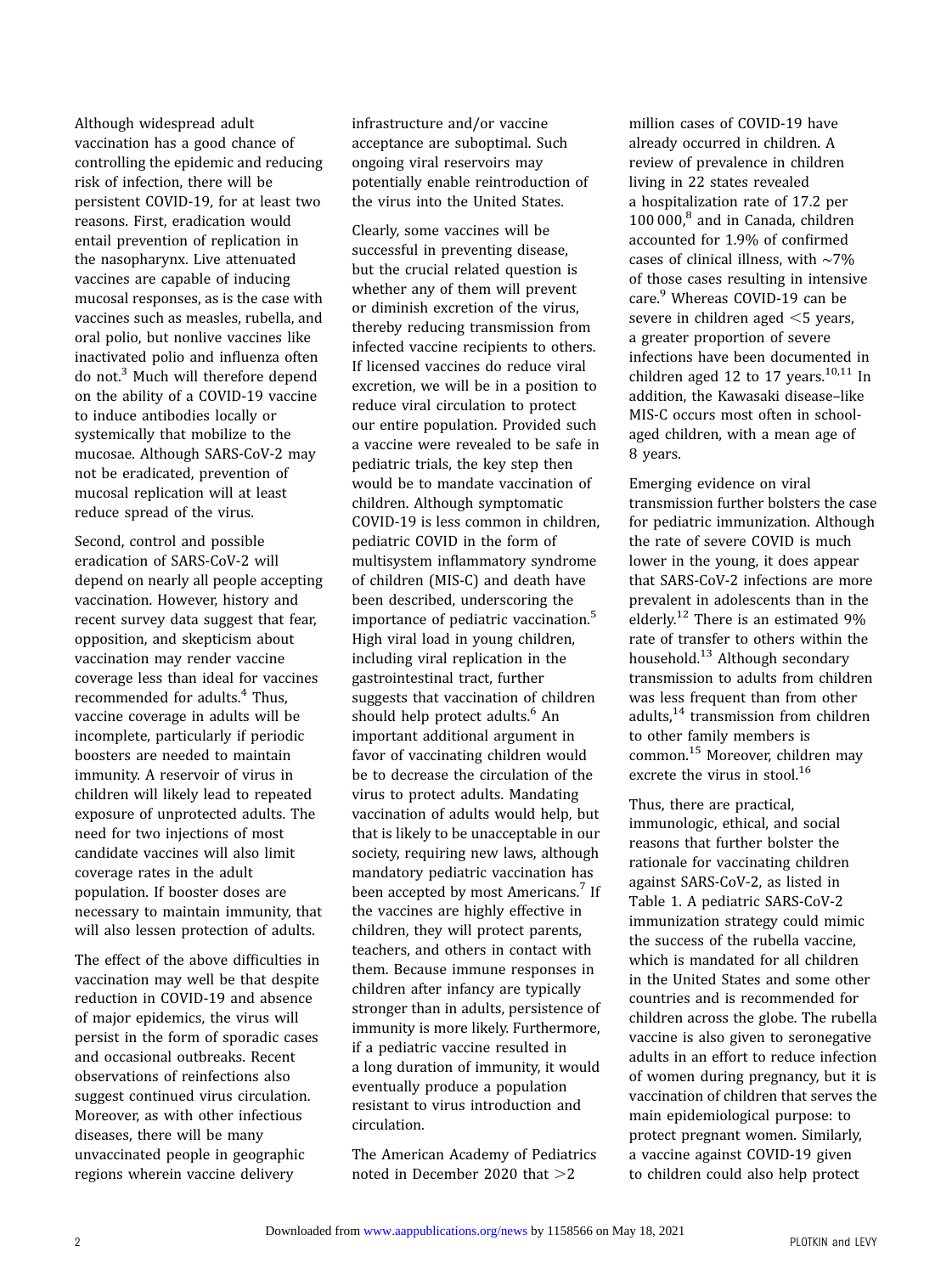#### <span id="page-2-0"></span>TABLE 1 Rationale for Eventual Mandatory Pediatric SARS-Cov-2 Immunization

- 1. Although uncommon, severe COVID does occur in children in the form of MIS-C and pulmonary disease.
- 2. Children do become infected and excrete virus that could infect parents, teachers, and other children.
- 3. Because childhood infection is often asymptomatic, other precautions will not suffice.
- 4. If strain change decreases long-lasting immunity, children will at least be primed for an accelerated response to infection or revaccination.
- 5. Vaccination of children will be needed to reach high coverage and, potentially, herd immunity. 6. Viral mutations are generating variants, such as the one from the United Kingdom, that are spreading more readily to children.
- 7. Pediatric vaccination programs have a highly successful international track record in making major advances in reducing infectious diseases.
- 8. There is a well-developed international infrastructure for pediatric immunization that will be a practical path to ensure global immunization against SARS-CoV-2.
- 9. After immunizing teachers, pediatric vaccination will further accelerate opening of schools and normalizing children's activities key to their well-being and parental work productivity.
- 10. As is the case for other vaccines, mandatory vaccination of children guarantees high coverage, as opposed to strictly voluntary vaccination.

adults in contact with them and, together with direct vaccination of young adults, would serve to protect the elderly from infection. Depending on the durability of vaccine-induced protection, booster vaccination against COVID-19 could also be recommended later in life.

Childhood vaccination is accomplished in many countries through voluntary acceptance by parents concerned about infectious disease in the community. The high vaccine coverage rates in American children in the absence of the once endemic infections prevented by those vaccines are the result of the general acceptability of pediatric immunization, as well as mandates that require immunization for school entry. For example, ∼90% of US children aged 2 years receive 3 doses of hepatitis B vaccine and  $>90\%$ receive polio and measles-mumpsrubella vaccines. Provided that  $\geq$ 1 vaccine reveals safety in children and lessens excretion of SARS-CoV-2, the severe burden of morbidity, mortality, and socioeconomic distress due to this pandemic would merit eventually making pediatric vaccination mandatory. By decreasing virus circulation in children, pediatric immunization may be our best hope to control COVID-19 and to return to normal social, educational, and

economic activity. SARS-CoV-2 strain changes portend a need for continuous large-scale vaccination with updated vaccines, further underscoring the potential importance of pediatric immunization campaigns.[17](#page-3-0)

#### ABBREVIATIONS

COVID: coronavirus disease COVID-19: coronavirus disease 2019 MIS-C: multisystem inflammatory syndrome of children SARS-CoV-2: severe acute respiratory syndrome coronavirus 2

#### **REFERENCES**

- 1. Jackson LA, Anderson EJ, Rouphael NG, et al.; mRNA-1273 Study Group. An mRNA vaccine against SARS-CoV-2 - preliminary report. N Engl J Med. 2020;383(20): 1920–1931
- 2. Walsh EE, Frenck RW Jr., Falsey AR, et al. Safety and immunogenicity of two RNAbased Covid-19 vaccine candidates. N Engl J Med. 2020;383(25):2439–2450
- 3. Miquel-Clopés A, Bentley EG, Stewart JP, Carding SR. Mucosal vaccines and technology. Clin Exp Immunol. 2019; 196(2):205–214
- 4. Khubchandani J, Sharma S, Price JH, Wiblishauser MJ, Sharma M, Webb FJ.

COVID-19 vaccination hesitancy in the United States: a rapid national assessment. J Community Health. 2021; 46(2):270–277

- 5. Chiotos K, Bassiri H, Behrens EM, et al. Multisystem inflammatory syndrome in children during the coronavirus 2019 pandemic: a case series. J Pediatric Infect Dis Soc. 2020;9(3): 393–398
- 6. Yonker LM, Neilan AM, Bartsch Y, et al. Pediatric severe acute respiratory syndrome coronavirus 2 (SARS-CoV-2): clinical presentation, infectivity, and immune responses. J Pediatr. 2020;227: 45–52.e5
- 7. Hendrix KS, Sturm LA, Zimet GD, Meslin EM. Ethics and childhood vaccination policy in the United States. Am J Public Health. 2016;106(2): 273–278
- 8. Levin Z, Choyke K, Georgiou A, Sen S, Karaca-Mandic P. Trends in pediatric hospitalizations for coronavirus disease 2019 [published online ahead of print January 11, 2021]. JAMA Pediatr. doi:10.1001/jamapediatrics.2020. 5535
- 9. Barton M, Mehta K, Kumar K, et al. COVID-19 infection in children: estimating pediatric morbidity and mortality [preprint posted online May 8, 2020]. medRxiv. doi:10.1101/ 2020.05.05.20091751
- 10. Kamidani S, Rostad CA, Anderson EJ. COVID-19 vaccine development: a pediatric perspective. Curr Opin Pediatr. 2021;33(1):144–151
- 11. Rankin DA, Talj R, Howard LM, Halasa NB. Epidemiologic trends and characteristics of SARS-CoV-2 infections among children in the United States. Curr Opin Pediatr. 2021; 33(1):114–121
- 12. Rumain BT, Schneiderman M, Geliebter A. Prevalence of COVID-19 in adolescents and youth compared with older adults in states experiencing surges [preprint posted online October 22, 2020]. medRxiv. doi:10.1101/2020.10.20. 20215541
- 13. Chu VT, Yousaf AR, Chang K, et al. Transmission of SARS-CoV-2 from children and adolescents [preprint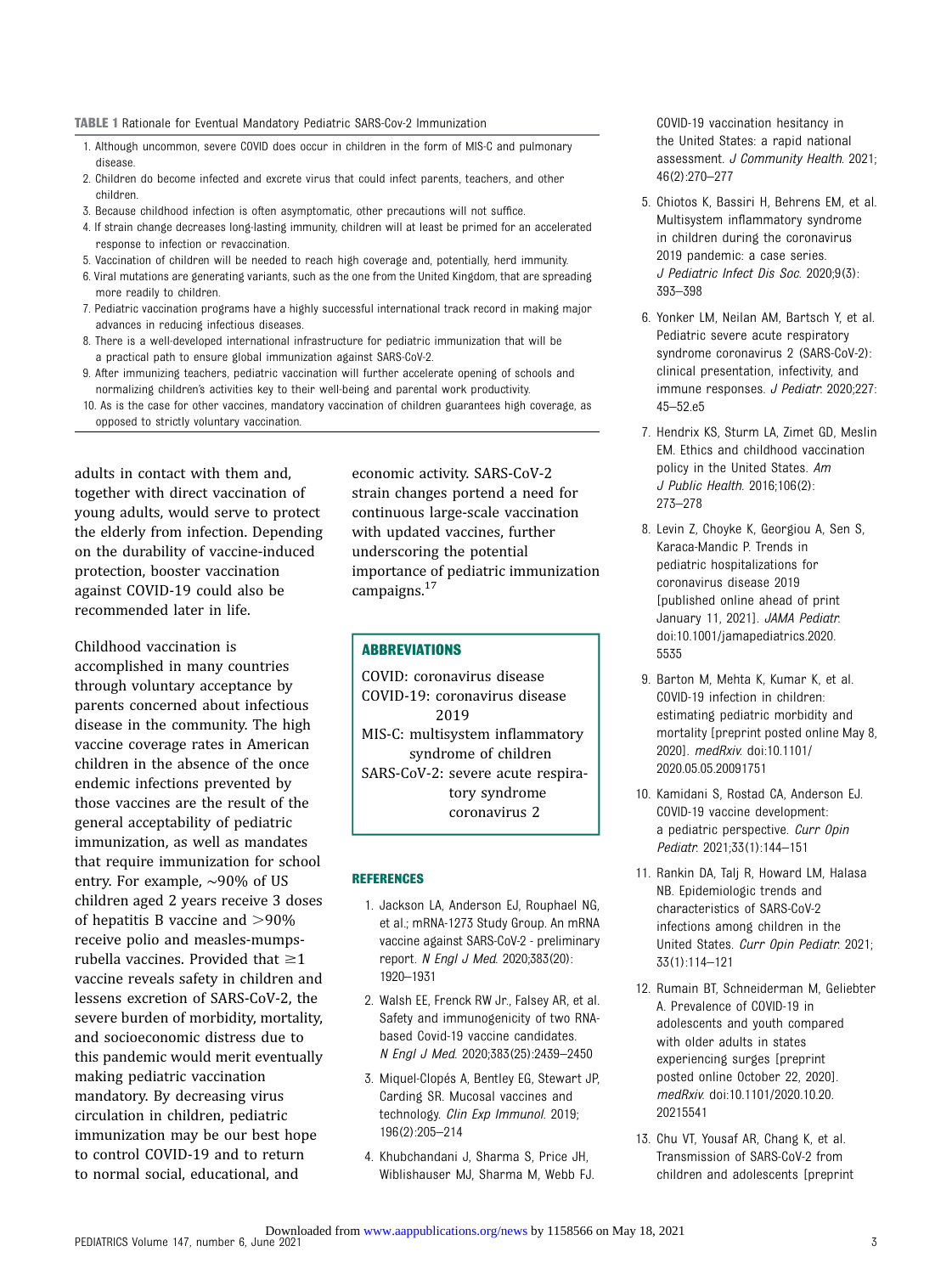<span id="page-3-0"></span>posted online October 13, 2020]. medRxiv. doi:10.1101/2020.10.10. 20210492

- 14. Zhu Y, Bloxham CJ, Hulme KD, et al. A meta-analysis on the role of children in SARS-CoV-2 in household transmission clusters [published online ahead of print December 6, 2020]. Clin Infect Dis. doi:10.1093/cid/ ciaa1825
- 15. Xing YH, Ni W, Wu Q, et al. Prolonged viral shedding in feces of pediatric patients with coronavirus disease 2019. J Microbiol Immunol Infect. 2020;53(3): 473–480
- 16. Suk JE, Vardavas C, Nikitara K, et al. The role of children in the transmission chain of SARS-CoV-2: a systematic review and update of current evidence [preprint posted online November 9,

2020]. medRxiv. doi:10.1101/ 2020.11.06.20227264

17. Kupferschmidt K. New coronavirus variants could cause more reinfections, require updated vaccines. 2021. Available at: [https://www.sciencemag.](https://www.sciencemag.org/news/2021/01/new-coronavirus-variants-could-cause-more-reinfections-require-updated-vaccines) [org/news/2021/01/new-coronavirus](https://www.sciencemag.org/news/2021/01/new-coronavirus-variants-could-cause-more-reinfections-require-updated-vaccines)[variants-could-cause-more-reinfections](https://www.sciencemag.org/news/2021/01/new-coronavirus-variants-could-cause-more-reinfections-require-updated-vaccines)[require-updated-vaccines.](https://www.sciencemag.org/news/2021/01/new-coronavirus-variants-could-cause-more-reinfections-require-updated-vaccines) Accessed April 5, 2021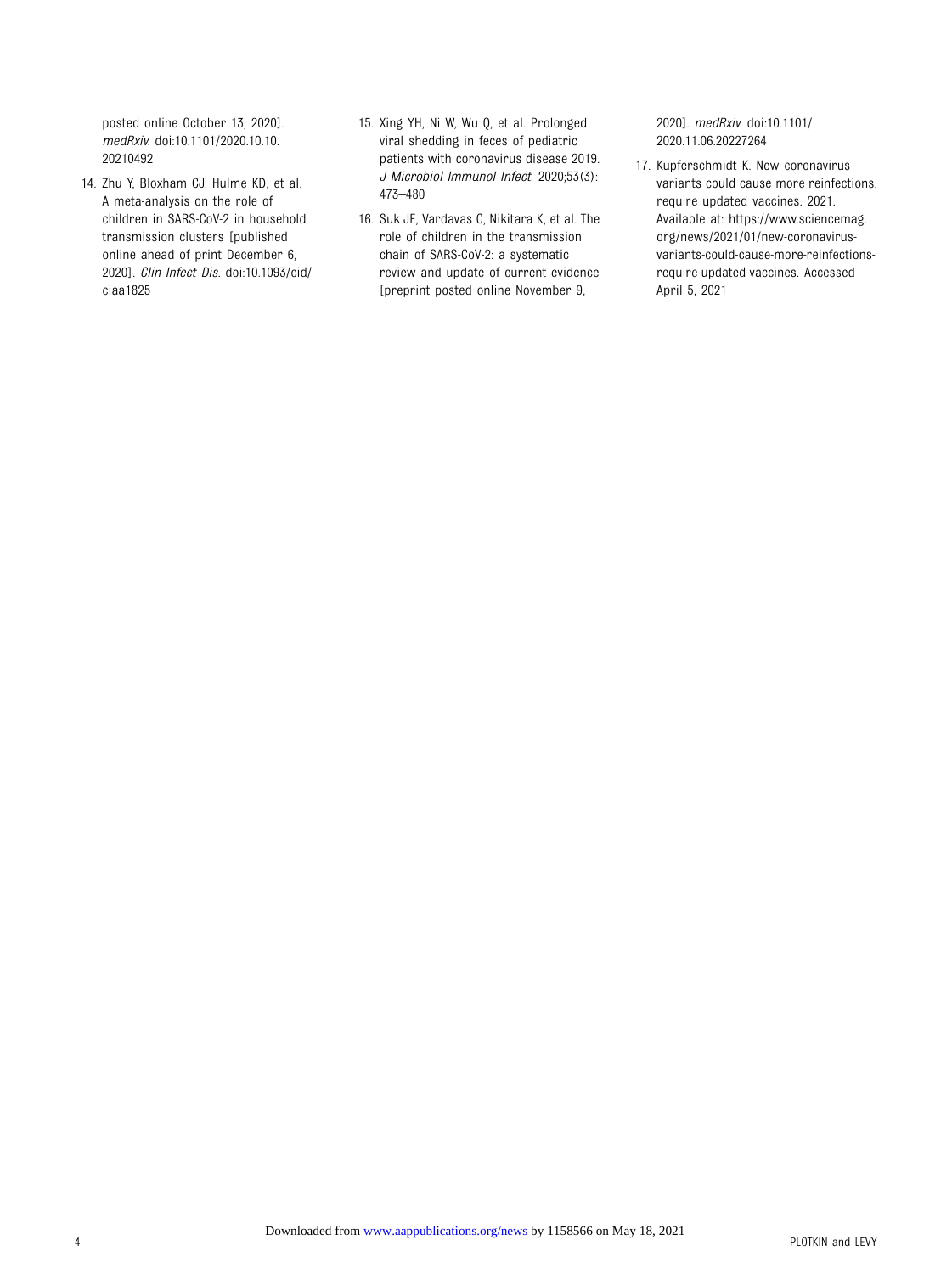### **Considering Mandatory Vaccination of Children for COVID-19**

Stanley A. Plotkin and Ofer Levy

March 11, 2021; *Pediatrics* originally published online March 11, 2021; originally published online

| <b>Updated Information &amp;</b><br><b>Services</b> | including high resolution figures, can be found at:<br>http://pediatrics.aappublications.org/content/early/2021/05/11/peds.2<br>021-050531                                                         |
|-----------------------------------------------------|----------------------------------------------------------------------------------------------------------------------------------------------------------------------------------------------------|
| <b>References</b>                                   | This article cites 16 articles, 1 of which you can access for free at:<br>http://pediatrics.aappublications.org/content/early/2021/05/11/peds.2<br>021-050531#BIBL                                 |
| <b>Subspecialty Collections</b>                     | This article, along with others on similar topics, appears in the<br>following collection(s):<br>Vaccine/Immunization<br>http://www.aappublications.org/cgi/collection/vaccine:immunization<br>sub |
| <b>Permissions &amp; Licensing</b>                  | Information about reproducing this article in parts (figures, tables) or<br>in its entirety can be found online at:<br>http://www.aappublications.org/site/misc/Permissions.xhtml                  |
| <b>Reprints</b>                                     | Information about ordering reprints can be found online:<br>http://www.aappublications.org/site/misc/reprints.xhtml                                                                                |

**American Academy of Pediatrics** 



DEDICATED TO THE HEALTH OF ALL CHILDREN®